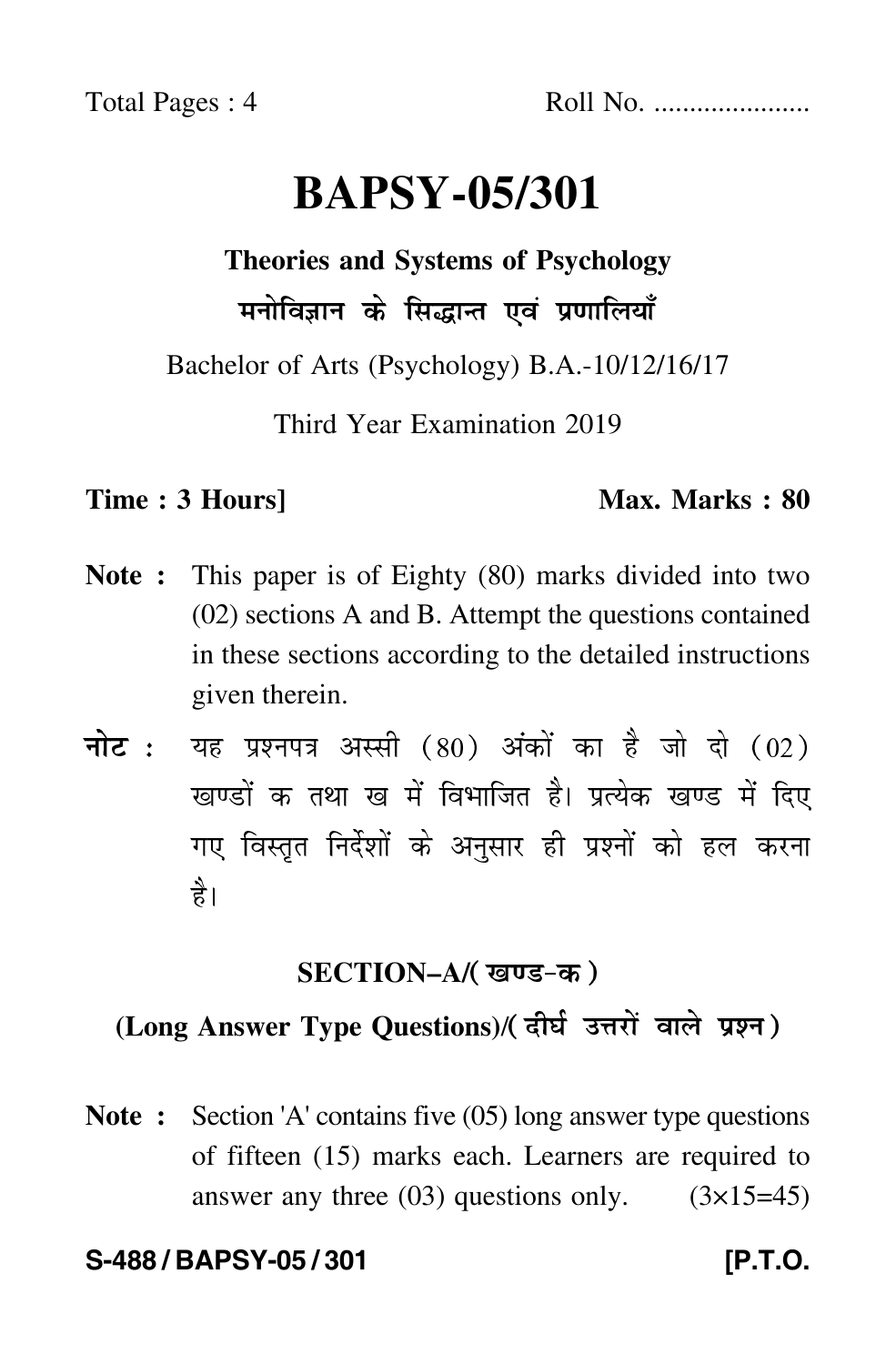- नोट: खण्ड 'क' में पाँच (05) दीर्घ उत्तरों वाले प्रश्न दिये गये हैं. प्रत्येक प्रश्न के लिए पन्द्रह (15) अंक निर्धारित हैं। शिक्षार्थियों को इनमें से केवल तीन प्रश्नों के उत्तर देना हैं।
- 1. Write the contribution of Plato and Decartes in Psychology. मनोविज्ञान में प्लेटो और डेकार्टे के योगदान को लिखिए।
- $2.$ Define Psychophysics. Discuss any two psychophysical methods. मनोभौतिकी को परिभाषित कीजिए। किन्हीं दो मनोभौतिकी विधियों को समझाइए।
- 3. Write the difference between Psychoanalysis and Neoanalysis. मनोविश्लेषण एवं नव-विश्लेषण में अन्तर लिखिए।
- Define Perception. Explain any two theories of perception. 4. प्रत्यक्षण को परिभाषित कीजिए। प्रत्यक्षण के किन्हीं दो सिद्धान्तों को लिखिए।
- 5. What do you understand by Industrial morale? Write the measuring methods of Industrial morale.

औद्योगिक मनोबल से आप क्या समझते हैं? मनोबल को मापने की विधियाँ लिखिए।

#### S-488/BAPSY-05/301  $121$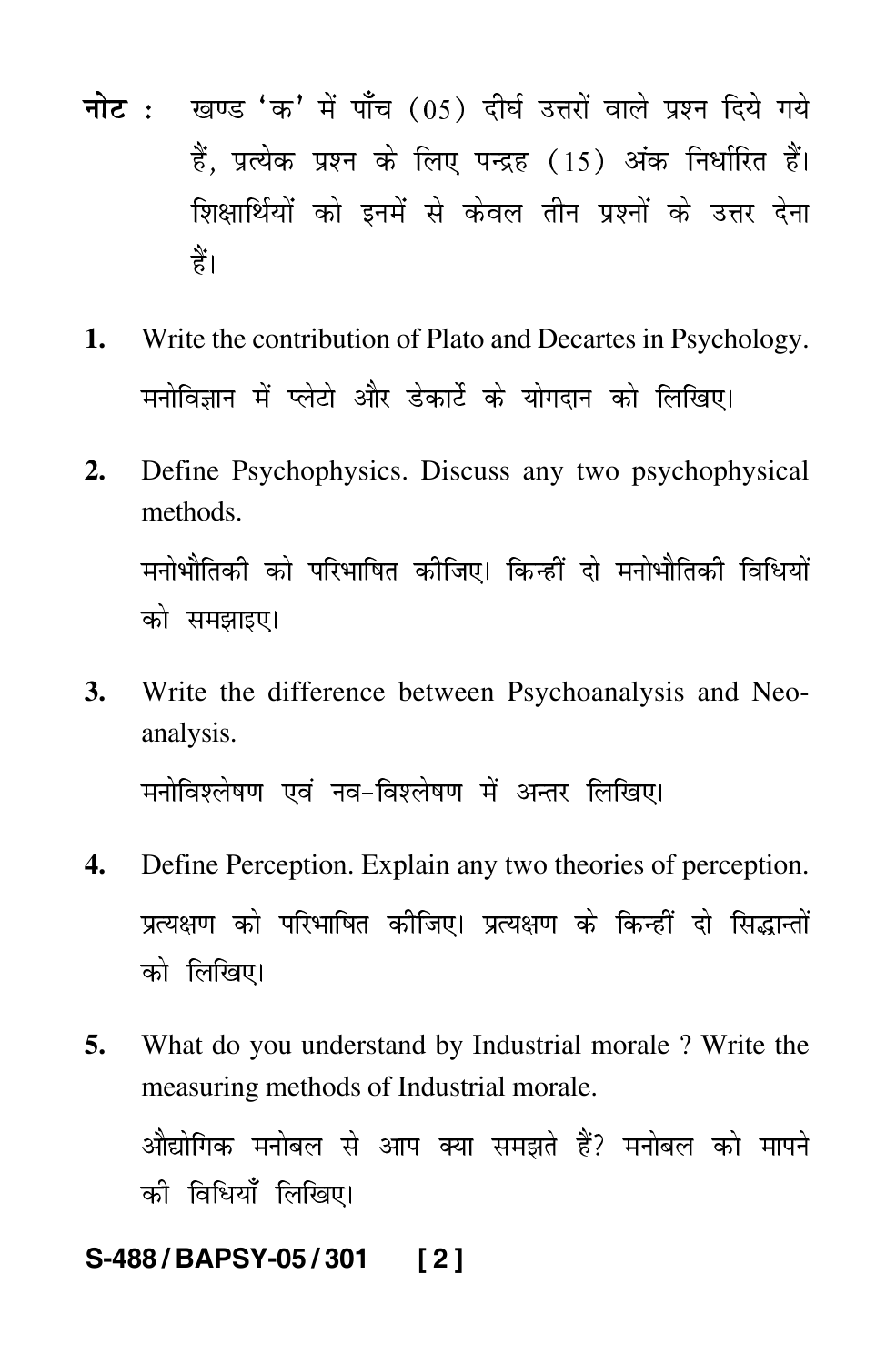### **SECTION–B/**

# (Short Answer Type Questions)/( लघु उत्तरों वाले प्रश्न )

**Note :** Section 'B' contains eight (08) short answer type questions of seven (07) marks each. Learners are required to answer any five (05) questions only.

 $(5 \times 7 = 35)$ 

- <mark>नोट</mark> : खण्ड 'ख' में आठ (08) लघु उत्तरों वाले प्रश्न दिये गये हैं, प्रत्येक प्रश्न के लिए सात (07) अंक निर्धारित हैं। शिक्षार्थियों को इनमें से केवल पाँच (05) प्रश्नों के उत्तर देने हैं।
- **1.** Wilhelem Wundt. विलहेल्म वुंट।
- **2.** Selective Attention. चयनात्मक अव<mark>धान।</mark>
- **3.** Perceptual learning. प्रत्यक्षात्मक सीखना<mark>।</mark>
- **4.** Employee Analysis. श्रमिक विश्लेषण।
- **5.** Psychological determinants of Job satisfaction. कार्य संतोष के मनोवैज्ञानिक निर्धारक।

**S-488 / BAPSY-05 / 301 [ 3 ] [P.T.O.**